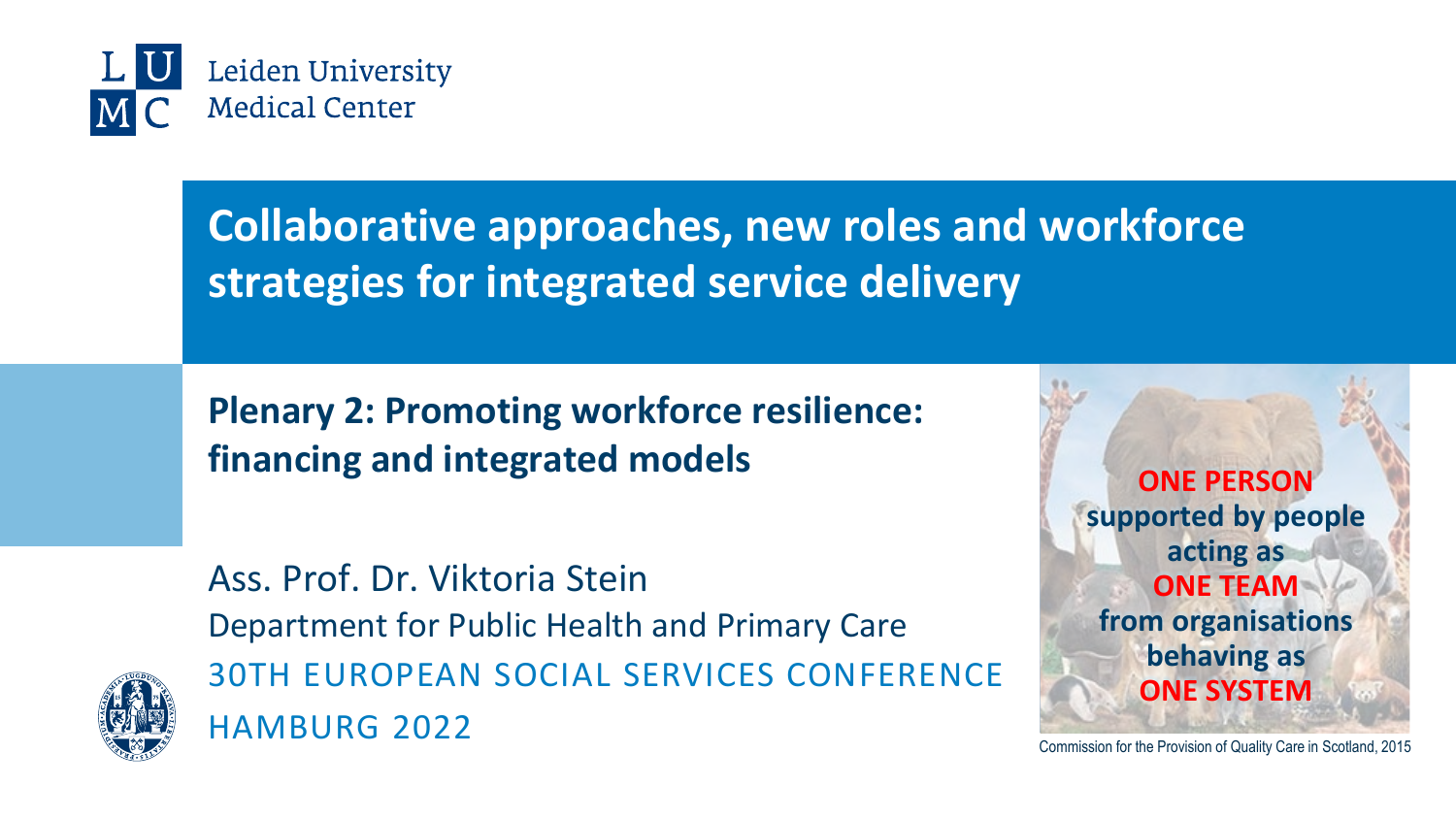## **Thinking in networks of care**



Based on Bytyci et al. 2019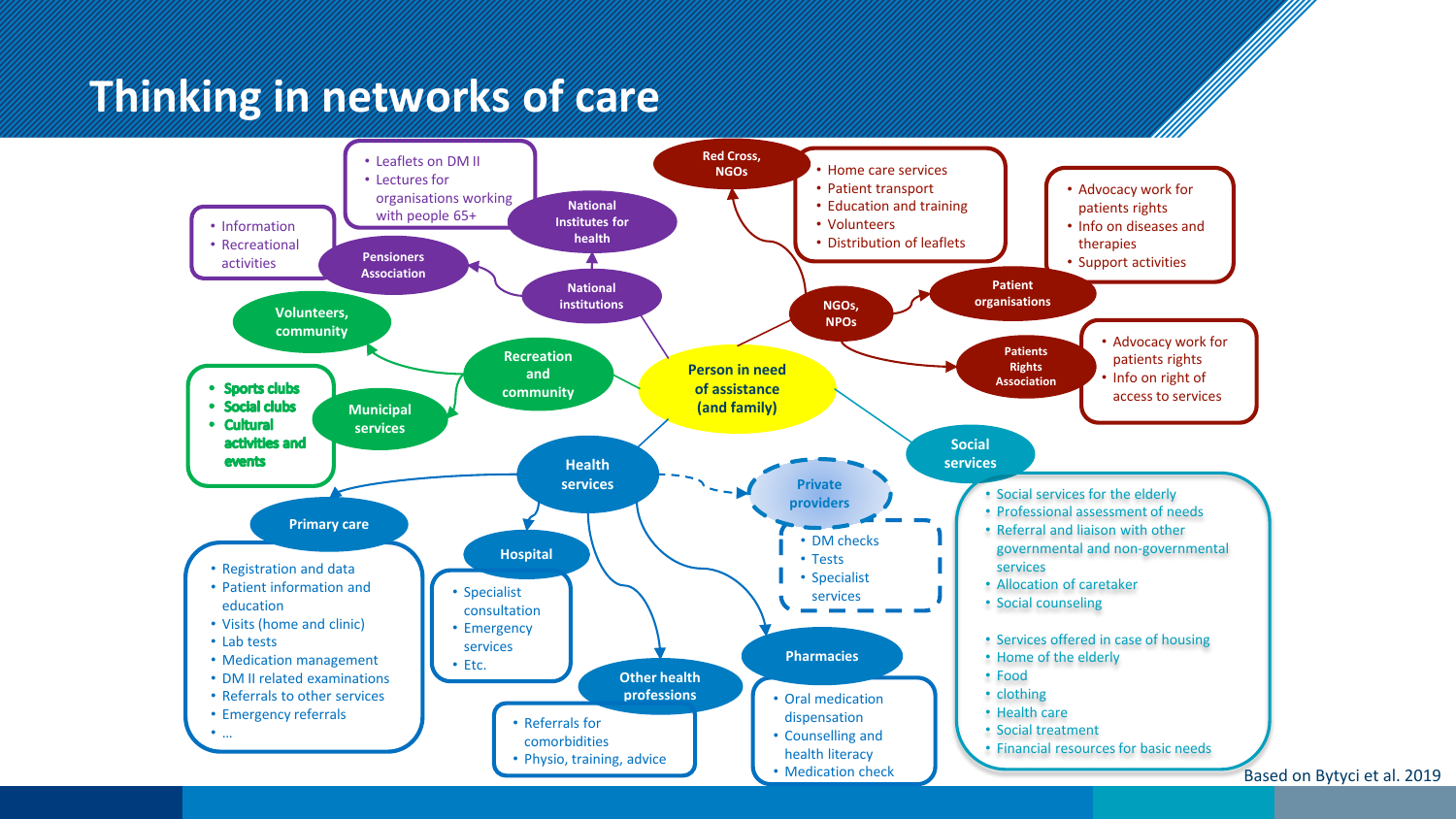# **Integrated care necessitates a different way of working**

### **New roles being introduced across sectors and organisations**

- Community social/health workers
- Community pharmacists
- Case/care managers
- Care coordinators
- Lay partners and community advisory boards
- Care councils

• …

**Competences needed from everyone**

- People-centred Care
- Person and Community Advocacy
- Interdisciplinary Teamwork
- Effective Communication and trusted relationships
- Distributed/shared leadership and management
- Systemwide Evaluation and monitoring
- Continuous Learning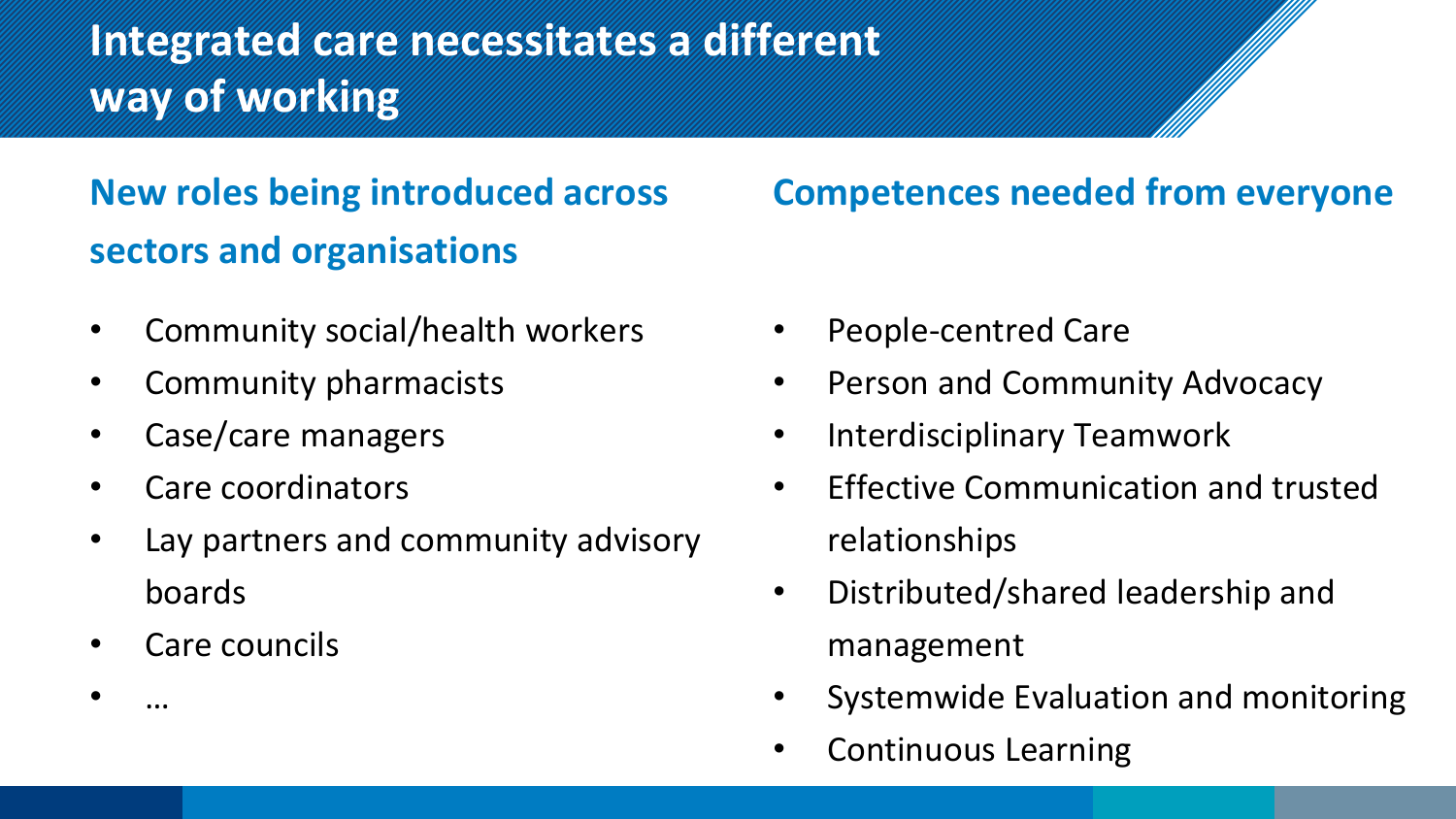### **The biggest challenge – people hate change!**



https://ahseeit.com/?qa=169370/two-things-i-hate-change-and-the-way-things-are-meme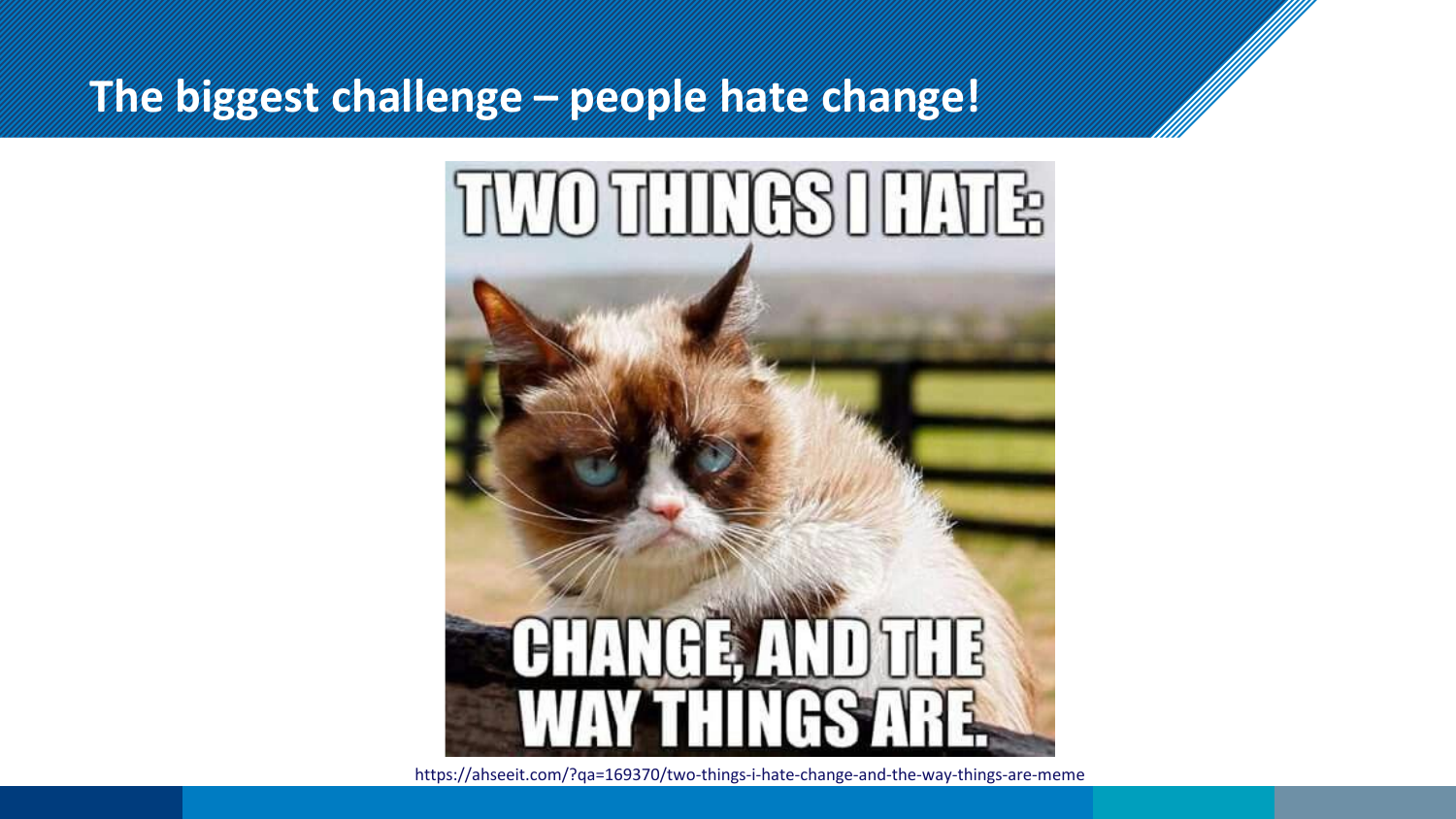#### **The Iceberg Model of Competencies**

**Technical** competencies

Behavioural competencies



Can be influenced directly through education and training

> What we know and can do

What we perceive and what motivates us

May be influenced indirectly through education and training and role models

Stein 2016, based on McClelland 1973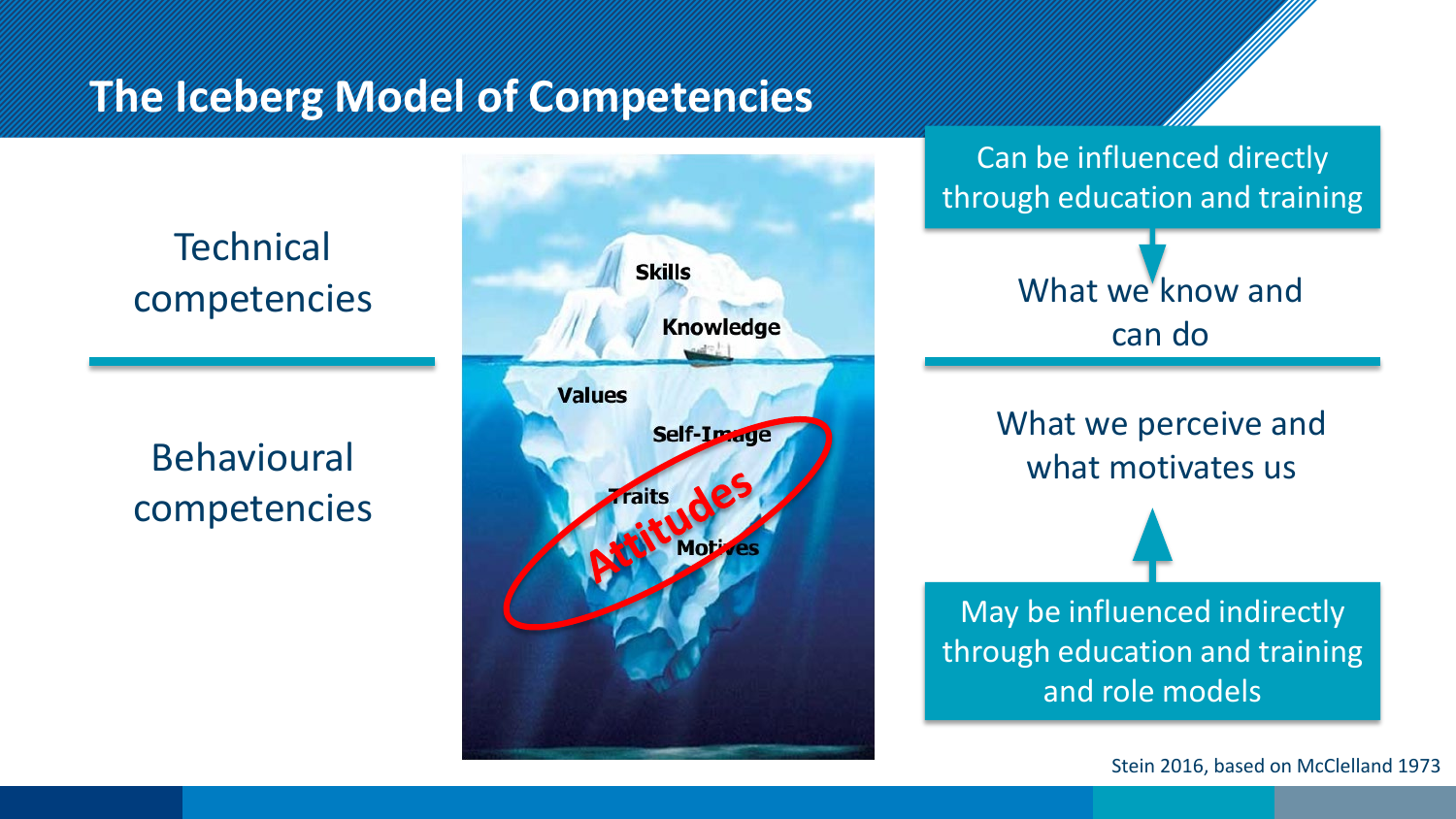